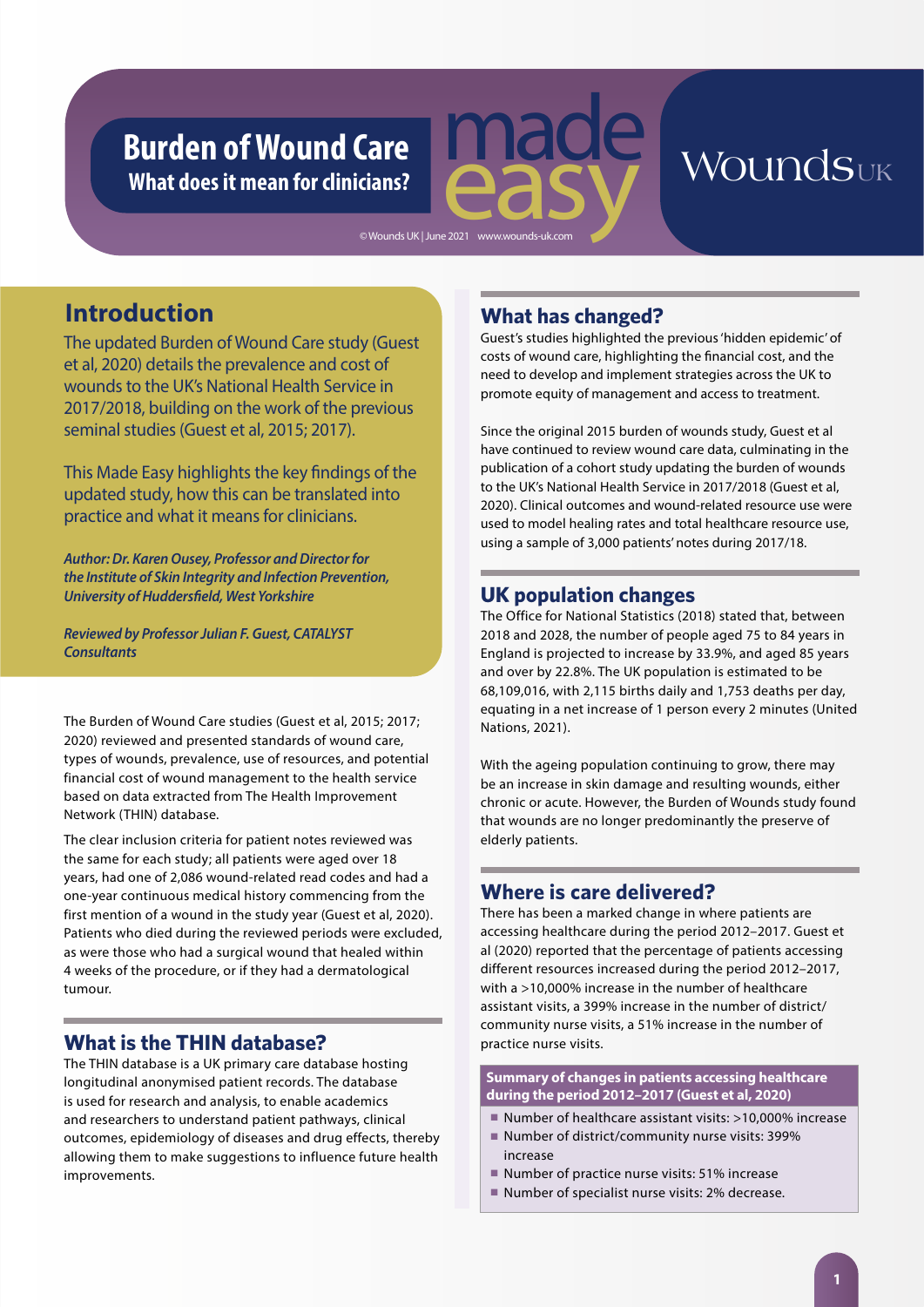# **Burden of Wound Care What does it mean for clinicians?**



There was a 2% decrease in the number of specialist nurse visits and minimal clinical involvement of tissue viability nurses and other specialist nurses in direct patient management. Pursuant to changes in accessing health care demonstrates the importance of an interprofessional approach to education and skills development alongside evidence-based care pathways.

The assessment, diagnosis and management of both acute and chronic wounds is a nurse-led discipline. Much of wound care management is delivered in community areas by community and district nurses, although there is an increasing reliance on practice nurses to also manage these wound types.

Tissue viability services offer expert advice, education and strategic leadership to support generalist nurses, professions allied to medicine and to ensure effective resource management. The National Wound Care Strategy Programme (NWCSP; Adderley et al, 2021) have recognised the increasing reliance on practice nurses as the initial point of contact for clinical care for many patients with wounds, and the fundamental role they possess in wound care by promoting healthy lifestyles that reduce the risk of developing chronic wounds and promote healing and providing initial care.

### **Wound assessment**

Since the inception of the NWCSP, it has aimed to implement a high standard of wound care across England by reducing variation, improving safety and improving patient outcomes, while minimising the burden of wound care for patients, carers and healthcare providers across a range of wound types. Integral to promoting timely wound healing is an effective holistic patient assessment, supported by a structured wound bed assessment.

The NWCSP (2020) lower limb recommendations highlight that current data and information for wound care is very poor, apart from data related to diabetic foot ulcers. However, they stress that good-quality data and information is essential to inform both clinical care and quality improvement. Good-quality data should inform treatment decisions, enable continuity of care, support decision-making and enable audits to identify unwarranted variation and support improvement programmes.

Similarly, surgical wound recommendations note that suboptimal management of surgical site complications is thought to be due to unwarranted variation of care, with under-use of evidence-based practice, over-use of therapies for which there is insufficient evidence, and insufficient surveillance systems for monitoring surgical site infection outside hospital care provision (Gray et al, 2018).

#### **Key wound types (Guest et al, 2020)**

- 1. Unspecified (16%)
- 2. Leg ulcer (venous; 15%)
- 3. Surgical wound (14%)
- 4. Open wound (9%)
- 5. Diabetic foot ulcer (9%)
- 6. Leg ulcer (unspecified; 9%)
- 7. Abscess (8%)
- 8. Trauma (7%)
- 9. Burn (6%)
- 10. Pressure ulcer (5%)
- 11. Leg ulcer (mixed; 3%)
- 12. Leg ulcer (arterial; 1%)

#### **Key points: Healing rates and contributing factors (Guest et al, 2020)**

- An estimated 59% of chronic wounds healed if there was no evidence of infection compared with 45% if there was a definite or suspected infection
- Healing rate of acute wounds was unaffected by the presence of infection
- Smoking status appeared to only affect the healing rate of chronic wounds.

#### **Key points: Resource use (Guest et al, 2020)**

Annual levels of resource use attributable to wound management included:

- 54.4 million district/community nurse visits
- 53.6 million healthcare assistant visits
- 28.1 million practice nurse visits.

#### Key points: Cost (Guest et al, 2020)

- The annual NHS cost of wound management was £8.3 billion
- £2.7 billion and £5.6 billion were associated with managing healed and unhealed wounds, respectively
- 81% per cent of the total annual NHS cost was incurred in the community.

 Guest et al (2020) estimated during the period 2012/13 to 2017/18, a 71% increase in the annual prevalence of wounds from 2.2 million to 3.8 million, with the largest increase related to acute wound types (80%). There was a small decrease in pressure ulcers from 7% to 5%. However, 16% of all wounds had no diagnosis and 9% of leg ulcers lacked clarity as to whether the ulcer was venous, arterial or mixed.

It is vital to ensure that holistic assessment is carried out and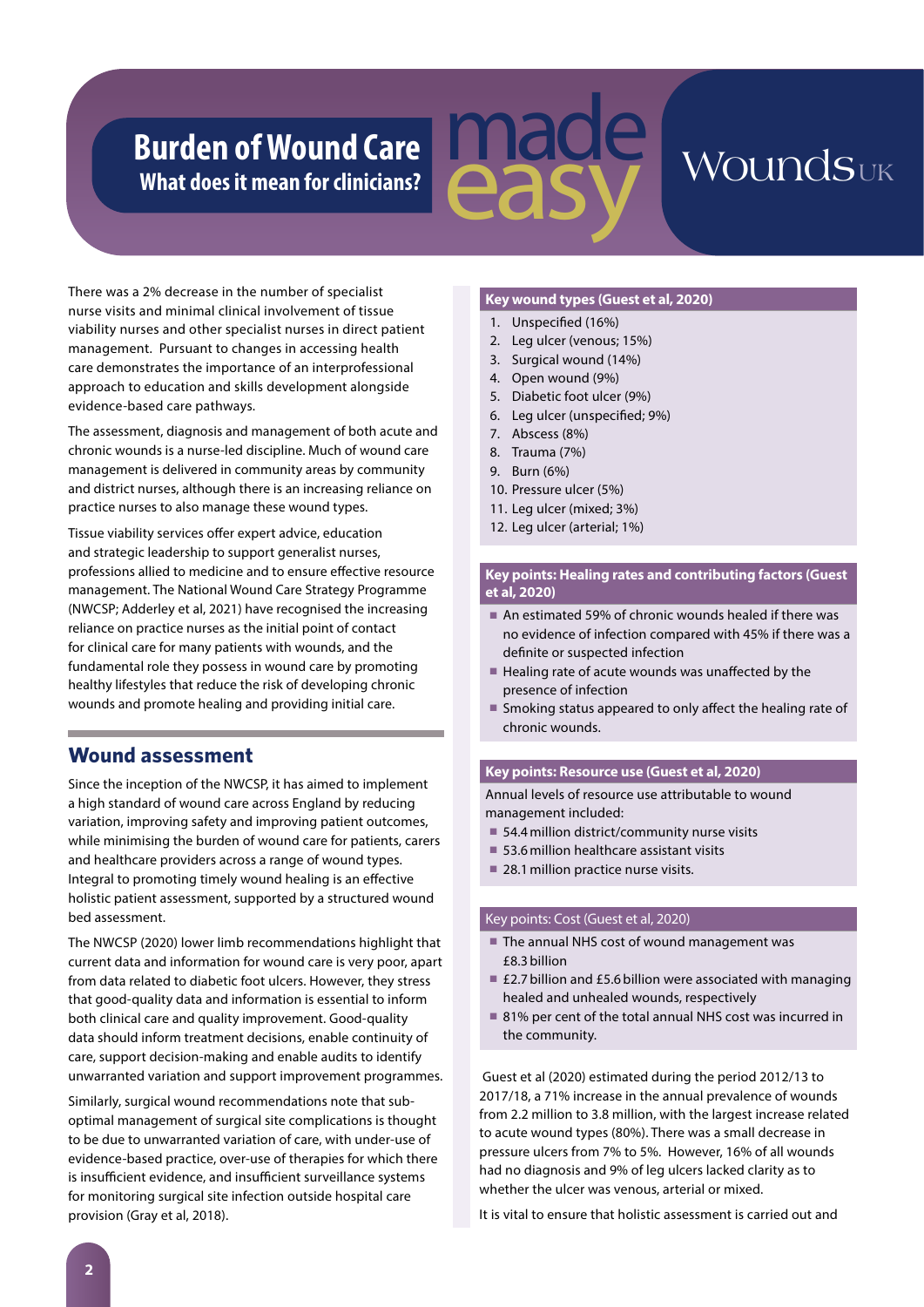that this leads to action in practice (Wounds UK, 2018). Holistic assessment should lead to accurate diagnosis, which in turn leads to action being taken. Care should be planned according to treatment objectives that are agreed with the patient and their carers, which should always be according to SMART principles (specific, measurable, achievable, relevant and timed) and tailored to the individual (Wounds UK, 2018).

### **Wound healing**

The Office for National Statistics (2018) predict all regions of the UK will have a greater proportion of people aged over 65 years by mid-2028. Those aged 80 and over experience twice the morbidity rate of the 60 to 64 years group, which is in turn twice that of the 20 to 24 group (Public Health England, 2017). In line with this, there is an expectation that there will be a rise in associated comorbidities. Public Health England (2017) stated morbidity, as a result of diabetes, increased by three-quarters (75%), moving from a rank of 14th highest to 8th highest, driven mainly by high levels of obesity in the population. Climbing levels of obesity are leading to worrying levels of malnutrition and nutritional deficiency, resulting in a 35% reduction in timely wound healing (Guest et al, 2015).

With the continued increase of the ageing population and associated comorbidities, it is essential that health promotion, preventative strategies and accurate wound assessment are embedded into clinical practice and integral to all wound and tissue viability education programmes delivered to all healthcare professionals.

The majority (70%, *n*=2.7 million) of wounds healed, leaving 30% (*n*=1.1 million) unhealed during the study period 2017/18. There was no definitive reason for non-healing wounds, although Guest et al (2020) state 59% of chronic wounds healed if there was no evidence of infection, compared with 45% if there was a definite or suspected infection. The healing rate among acute wounds was unaffected by the presence of infection. 38% of chronic wounds healed if patients were smokers, compared with 55% and 58% if patients were nonsmokers or ex-smokers, respectively, although smoking status did not appear to affect the healing rate of acute wounds. Diabetes was an independent risk factor for non-healing of venous leg ulcers and renal disease for non-healing of diabetic foot ulceration.

### **Getting it right first time**

The burden of wound care studies have provided an overview of the ever-increasing financial and quality of care outcomes for patients with wounds. As the population continues to

#### **Key statistics (Guest et al, 2020)**

- The annual prevalence of wounds increased by 71% between 2012/2013 and 2017/2018
- There was a substantial increase in resource use over this period and patient management cost increased by 48% in real terms
- There were an estimated 3.8 million patients with a wound managed by the NHS in 2017/2018, of which 70% healed in the study year; 89% and 49% of acute and chronic wounds healed, respectively.

age and increase, it is paramount that clinicians get it right first time when assessing, implementing, and evaluating care interventions using resources appropriately. Professor Guest has informed us that one piece of information not included in the 2017/18 update is that the time to healing was a mean of 1 month per healed acute wound and a mean of 4 months per healed chronic wound. However, for those wounds that remained unhealed at the time the data were extracted from the THIN database, the length of time patients had their wound from onset was a mean of 9 months per unhealed acute wound and a mean of 32 months per unhealed chronic wound. Clearly, not getting it right first time has potentially serious consequences for patients.

There needs to be a review of work force planning to meet ever-changing clinical needs. Investment will be required in recruiting healthcare professionals who are able to take responsibility for skin management and associated conditions across all healthcare areas. Educating healthcare professionals to accurately identify, assess and plan management of wounds and skin damage and provision of equipment to prevent skin damage and maintain skin integrity is required, alongside effective systems to measure outcomes. This can be achieved from developing local pathways, working together in a multidisciplinary team, effective communication between

#### **To make a difference, clinicians should:**

- Be aware of their local incidence/prevalence data relating to wound types
- Be aware of time to healing for all wound types
- Be aware of their infection rates
- Ensure patients and carers are involved in the decisionmaking process
- Measure outcomes effectively
- Understand how data is recorded and where results can be accessed
- Be able to implement SMART principles (Specific, Measurable, Achievable, Realistic, Timely) when planning interventions.